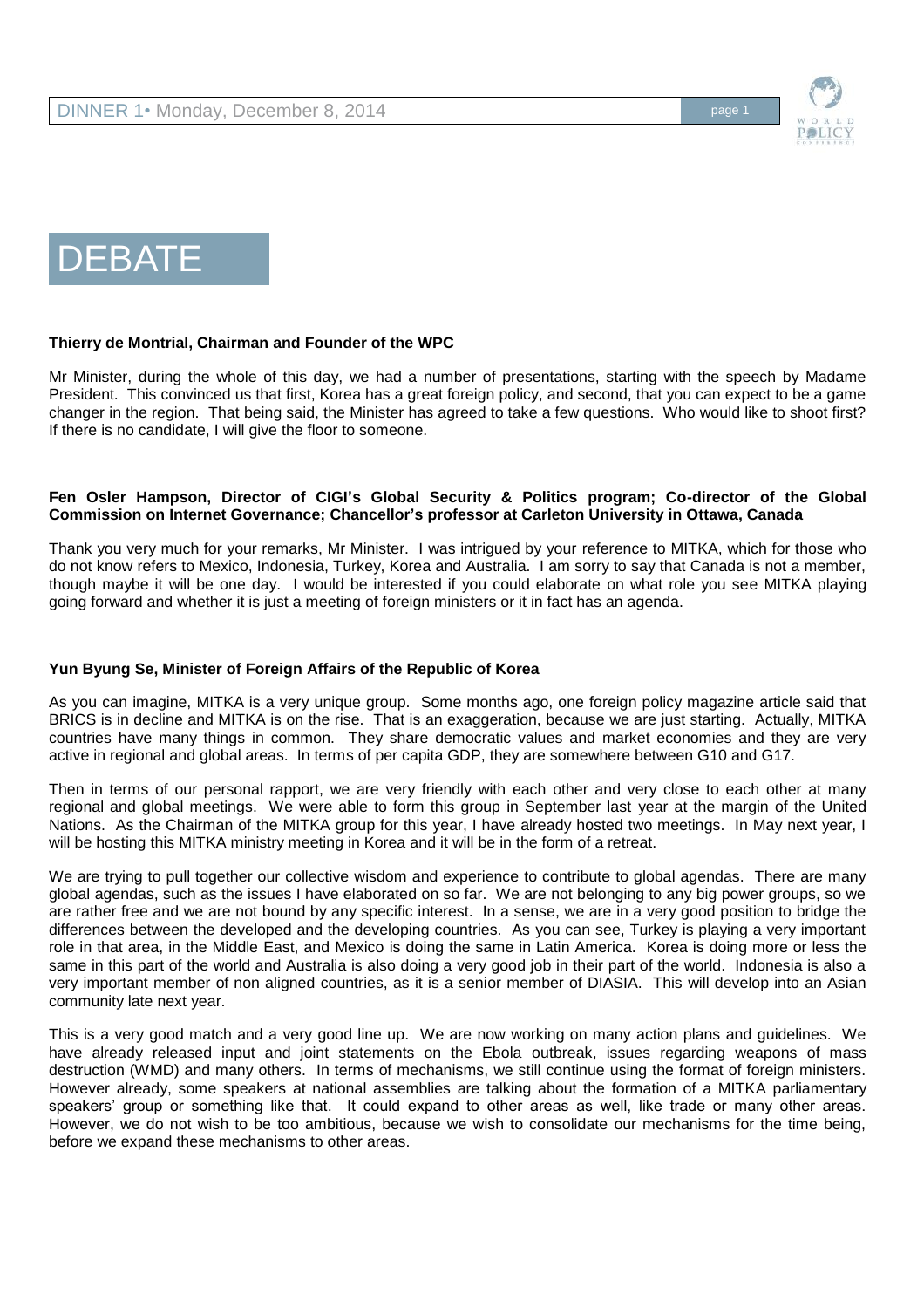

# **Thierry de Montrial, Chairman and Founder of the WPC**

Next is Mr Djelic, who is a partner of Lazard and former Deputy Prime Minister of Serbia.

## **Bozidar Djelic, Partner, Lazard; Former Deputy Prime Minister of Serbia**

In her speech, Madame President mentioned a significant initiative in Korea in the direction of Eurasia. Interestingly, Korea did not introduce any sanctions against Russia. Can you elaborate a bit more about the content of the initiative? For example, would it include a free trade zone with the Eurasian customs union, to which Russia, Kazakhstan and other countries belong?

## **Yun Byung Se, Minister of Foreign Affairs of the Republic of Korea**

In any foreign policy, some policies are more short term, while others are medium and long term policies. Even though my Government has put forward this Eurasia initiative, it is more or less aimed at long term achievements. It takes a lot of time and years to achieve our main goals. This initiative is composed of two aspects and one is the economic aspect and the other is the security aspect. On the economic front, as you partly referred to, we are trying to connect the dots and enhance the connectivity between all these sub regions. These include the Korean Peninsula, Eastern Siberia, Eastern Russia, Central Asia, China and even the European content.

Maybe we can start with the complex energy and transportation networks. These infrastructures present very tough challenges. Nevertheless, we have seen in this strategic cooperation made between North and South Korea and Russia just last week that we can make a difference. This is once we can put our wisdom and insights together. Just a few months ago, my President made a state visit to three Central European countries. There are already a lot of discussions on how to connect our regions together, through railways, by sea and by air. The prospects are very bright.

On the security front, all this economic cooperation we are envisaging is now aimed at promoting trust and peace. These are very reliable Confidence Building Measures (CBM), or you can call them Confidence and Security Building Measures (CSBM). Usually, North Korea was regarded as a missing link in this big Eurasia initiative, because it is like an isolated island. However, in case North Korea changes its direction and joins this trend, in the mainstream international community, the Korean peninsula can serve as a hub. This is for economic cooperation and regional harmonisation and reconciliation. As you achieved German unification in the Western part of the Eurasian continent, we may be able to achieve Korean unification in the Eastern part of Eurasia.

We wish to achieve these two important economic and security goals. There are many actors which will be fortunately placed to make big contributions. These include your country, the Central Asian countries, Russia, China, North and South Korea and even the United States and the European countries. We are open to any country which is ready and willing to contribute to this important exercise.

# **Thierry de Montrial, Chairman and Founder of the WPC**

Now I am giving the floor to Professor Joseph Nye. Joseph Nye, or Joe Nye, is very well known for having invented two concepts of soft and smart power, but let me say that he is much harder and smarter than that. Joe, you have the floor.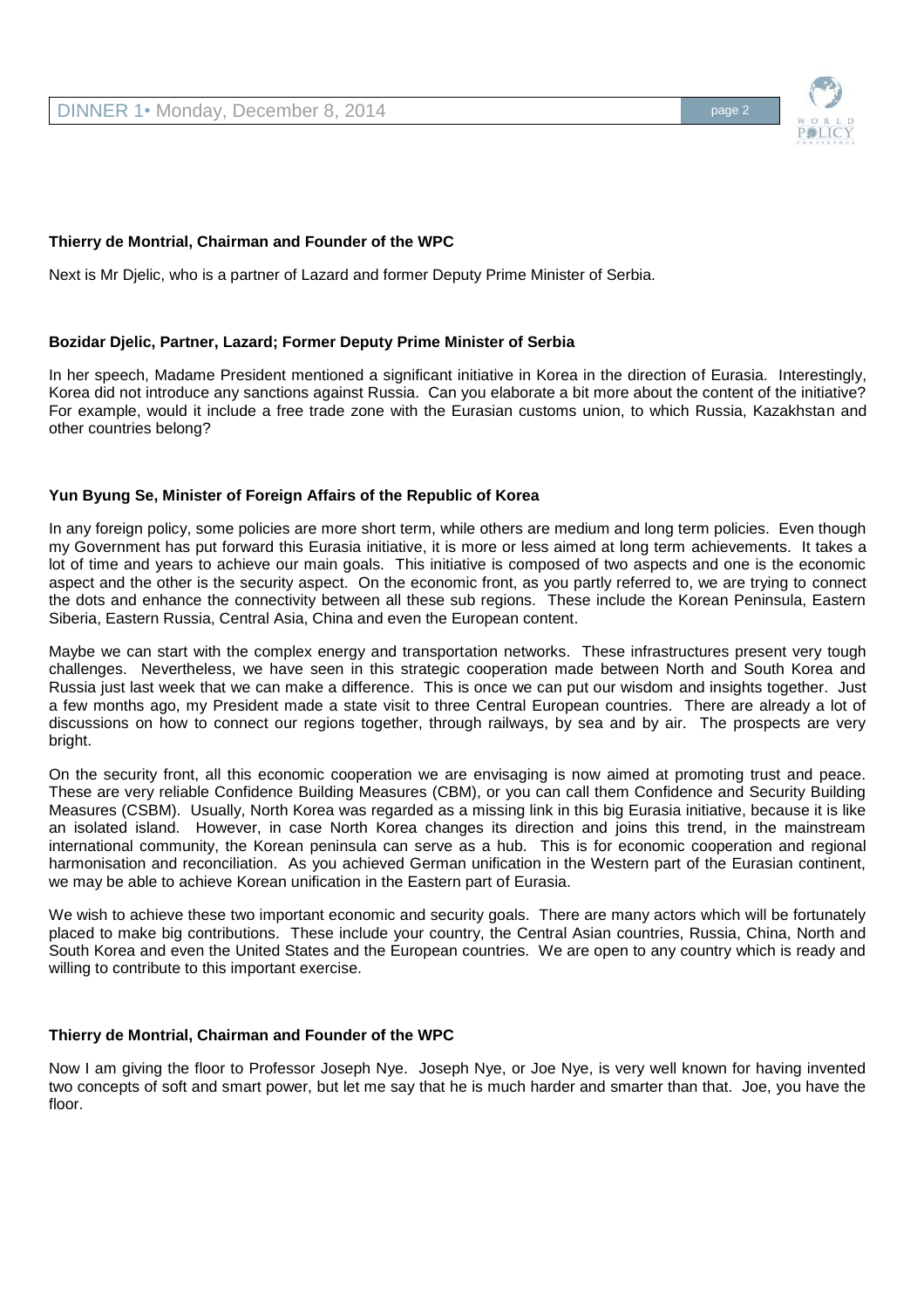

## **Joseph Nye, University Distinguished Service Professor, Center for Public Leadership, Harvard Kennedy School**

Thank you very much for your talk, Mr Minister. I wonder if I could ask you to expand it by saying a word about your neighbour, Japan. Japan and Korea both face a great danger to the North, which is the unpredictability of the regime in North Korea. This has proven to be very risk acceptant in its behaviour in the past. Yet Japan and Korea have wasted the last two years, fighting over history of 80 years ago rather than preparing a defence cooperation. This would help them deal with a very real and current danger of the 21st century. Can you say a word or two about what steps you are taking to improve the relationship with Japan, so that you can build this defence cooperation? In fact, the top leaders have not even been able to meet, and that has affected the ability of lower level leaders to coordinate along the lines that are necessary.

# **Yun Byung Se, Minister of Foreign Affairs of the Republic of Korea**

As a student of international relations, one of your masterpieces, entitled Power and Interdependence, was one of the most read books for many Korean students at the time. I really appreciated your masterpiece at the time. Many of our American friends are either interested in or concerned about current Korean and Japanese relations. Many questions boil down to how we can overcome these difficulties that we are undergoing now.

Between Tokyo and Seoul, we do not have any difficulty meeting North Korean danger. We do not have any disagreement on this strategic interest and we are working together already, bilaterally and trilaterally. We already had a meeting at the defence minister among three countries, which were the US, Japan and South Korea, in Singapore in May. We also met at the GCS chairman level in September. I myself have already met with John Kerry and Minister Kishida trilaterally several times, so dialogue is very active.

The only exception is the summit meeting. This is what many of our American friends do not fully understand. We have some pending historical issues on this, especially issues relating to comfort women. Many of you may have read the latest edition of The New York Times, which had a big editorial three days ago. Two days before that, there was the longest column I have ever seen, by Ms. Kotler of the Sumner Institute. Koreans here and many people overall are talking about these comfort women issues. In fact, this issue has been enforced as a matter of universal human rights since February.

You may consider that to be included within the historical issues, but since 1954, we have ladies who have suffered all these tragedies and hardships and who are still alive. We are not linking history to important security issues. Instead, we wish to solve these immediate humanitarian issues, before all these old ladies pass away, which may be in another four or five years. Unfortunately we do not see any concrete steps being taken by our counterparts in Asia, but we are working very hard on this. We are marking the 50th anniversary of the normalisation of relations between our two countries next year, so we are working very hard.

One good initiative on our part is that just last month, as you heard from my President, we proposed the convening and hosting of this trilateral summit involving Korea, Japan and China in the near future. I am now working very hard on the possibility of having a trilateral foreign ministers' meeting before that summit. Regarding our plan, there is a series of important steps to be taken in the coming weeks and months, in the political, economic and cultural area. There are a lot of very well specified roadmaps for next year, but we wish to see progress.

Yesterday, Ed Royce, who is the Chairman of the House Foreign Affairs Committee made very important remarks. This was together with Faloma Berga, who is a retiring Congressman, on these comfort women issues. The politicians in Tokyo should be aware of these conscientious voices coming from the international committee on this issue, whether they are historical issues or not. I think I answered most of your questions, but in my Government, we are very keenly aware of the importance of cooperation and coordination regarding threats. This is among three countries, Korea, Japan and the United States. With that in mind, we are working very hard and we will work very hard in the future as well.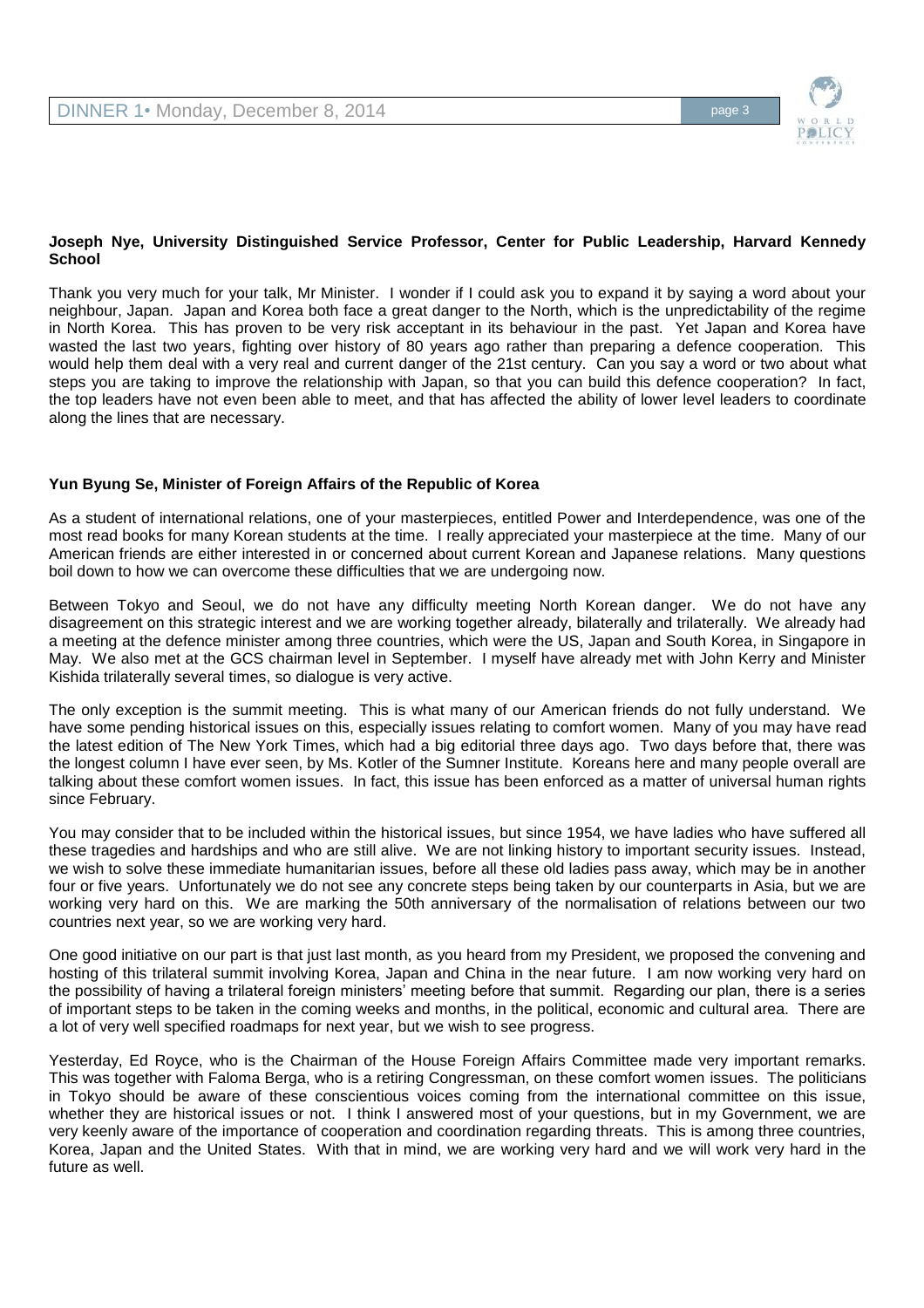

## **Thierry de Montrial, Chairman and Founder of the WPC**

I now give the floor to Mr Mohamed Laichoubi, a former Minister from Algeria.

## **Mohamed Laichoubi, former Minister of Labor and Social protection of Algeria**

Merci Monsieur le Ministre de votre disponibilité. Madame la Présidente est intervenue ce matin et nous a convaincus de ce que nous savions déjà. En l'occurrence, la Corée a un itinéraire extrêmement intéressant sur un certain nombre de décennies et elle peut servir d'exemple en ce qui concerne son développement économique et social et sa maîtrise des technologies. En même temps, vous êtes un pays qui avez payé un prix fort au regard de l'Histoire. Est-ce que ces deux éléments peuvent vous permettre d'avoir un regard différent sur la relation internationale, sur la façon de concevoir les partenariats ? C'est ma première question. Ma seconde question est : quel regard avez-vous sur l'Afrique, étant entendu que les formes de partenariats et de relations internationales n'ont pas toujours été claires de part et d'autre, c'est-à-dire entre les grands pays et les pays africains eux-mêmes ? Je vous remercie.

# **Yun Byung Se, Minister of Foreign Affairs of the Republic of Korea**

In my speech just now, I talked in passing about why South Korea is unique in its attitude towards the countries in the developing world. We have gone through colonisation, fratricidal war and extreme poverty. We are one of the very few countries which understand the plight of developing and poor countries, in Africa, in South Asia and in Latin America. When we say that we will be partners in development cooperation, that means that we will make some differences. We wish to buy hearts from our friends in the developing world.

Our development system, for example, our Official Development Assistance (ODA), is very much tailored to the local needs of the developing countries. It is not one way street assistance, because we wish to enable to learn how to fish, rather than simply giving them fish. This is the true spirit of what we call the Pusan Global Partnership. This is based on the premise of co stakeholdership, co ownership, partnership and transparency. This is different from the previous aid oriented development cooperation. We are now working to find more effective development cooperation. This is what we are now talking about with many of our friends in the lead up to this development summit next year at the United Nations.

One good example is our new village movement called the Samar movement. This is in more than 70 or 80 countries, especially Rwanda for example. Just two weeks ago, the President of Rwanda, Mr Kagame, visited Korea. He is very eager to benchmark our experience of developing our rural community. Now they are a most successful nation, which has been chosen for the OECD and the United Nations Development programme. In this way, we are trying to make more success stories in the developing world.

On Africa, as you have seen, as you have seen with our intention to send our medical team to Sierra Leone, we share the concerns of many countries about the problems faced by Africa. To the greatest extent possible, we are now also trying to work with our African partners, especially when they look to Korea's unique experience. In the same way as I mentioned, we are trying to develop their capacity, so that they could become another Korea or another success story in the future. Partnership is our key role.

Last year, many of our parliamentarians joined our campaign to help our African friends. 77 members of the Korean National Assembly now belong to what they call the Korea Africa Committee in the National Assembly. They say that Africa is our friend and that it is a blue ocean for Korea's diplomacy. I am planning to host a Korea Africa summit, which will be sometime next year. Two weeks from now, I am also visiting the Middle East to host the Korea Middle East Forum. In this way, we are trying to expand Korea's diplomatic horizon to many of our developing friends. Again, my key point is that we wish to be different from other advanced countries, because we suffered from all the problems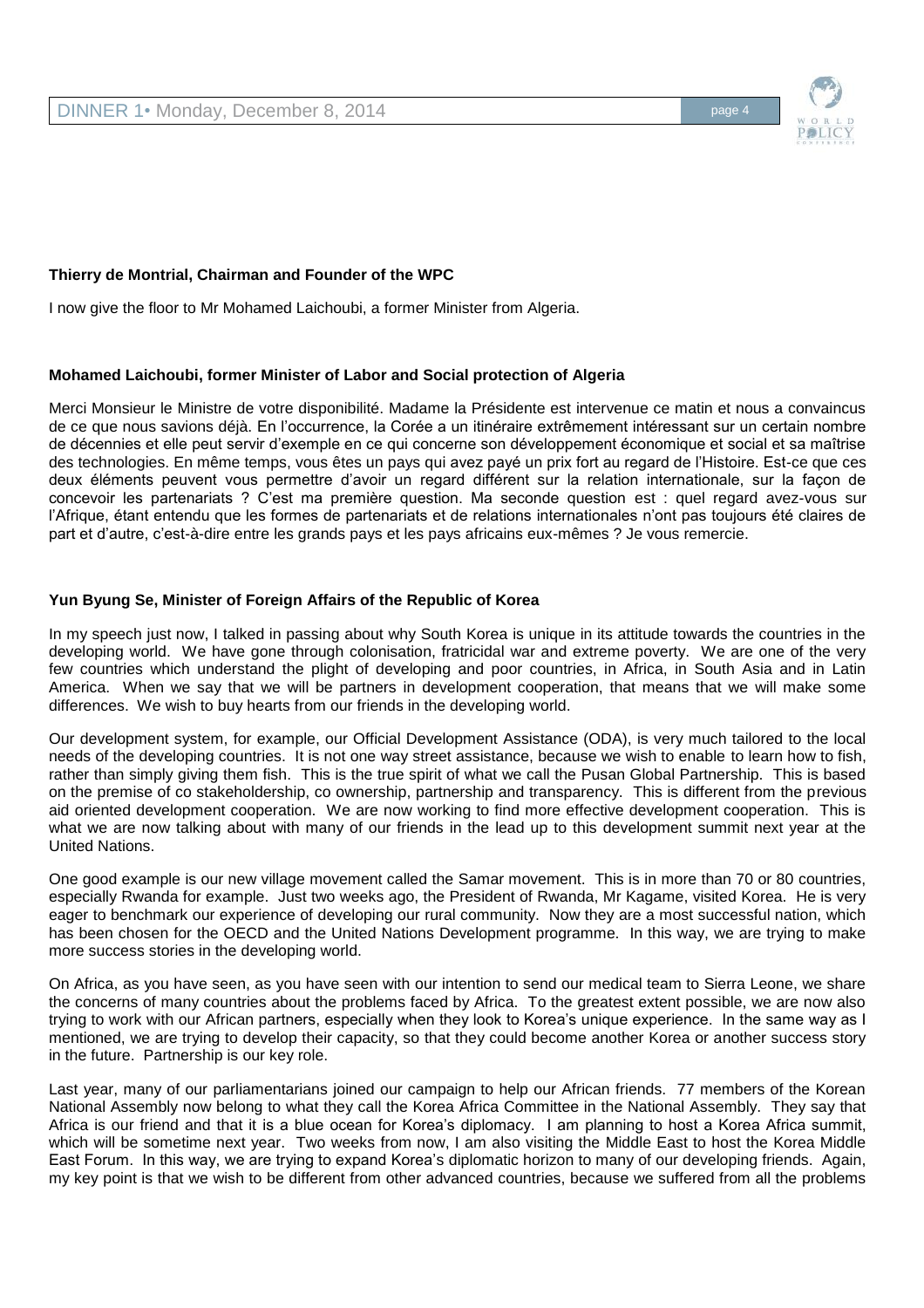

that are being faced by developing countries now. We wish to buy hearts and establish heart to heart relations with you.

## **Anatoly Torkunov, Rector of the Moscow State Institute of International Relations**

Thank you very much, Mr Minister for your excellent presentation and your frank and open answers to our questions. I just want to ask you to articulate your position and the position of the Republic of Korea regarding the resumption of six party talks. You know that recently, we hosted the special envoy from North Korea in Moscow. He once again confirmed the position of Pyong and its readiness to come back to the six party talks. Yesterday or the day before yesterday, you hosted the American special envoy, the new American special envoy to Korea, Sung Kim. He again confirmed his position and Washington's position on the six party talks, which should only be resumed with some pre conditions on the North Korean side. What is the position of Seoul on that issue?

## **Yun Byung Se, Minister of Foreign Affairs of the Republic of Korea**

Thank you for asking this very important question. Just three days ago, my Chief Negotiator, Ambassador Fong, visited your country, and spent quite some time addressing these important issues, including the resumption of six party talks. I also know that in the wake of the visit of Cheyung Heh, North Korea's special envoy, to Moscow, there is renewed interest in the resumption of these talks.

Since 2008, we do not have any dialogue on the main section of these six party talks, mainly because of North Korea's three nuclear tests and missile launches. Whatever you call it, whether it is conditions, atmosphere, pre tests tests or whatever, we wish to see a real indication of willingness on the part of North Korea. This is to give up their nuclear weapons programmes or at least to take some action to move towards that ultimate goal.

As you know, the United Nations Security Council adopted four important resolutions and the essence of these four resolutions is CVID, the complete, verifiable and irreversible dismantling of North Korean nuclear programmes. That is our goal, but how do we achieve that? There are two important approaches. One is what we are doing now, which is through sanctions on the part of the international community and individual countries. The other way is with dialogue, especially through six party talks. Russia is making a lot of efforts towards this goal.

I repeat that we wish to see some genuine indications on the part of the Democratic People's Republic of Korea (DPRK) to move towards that goal. After having conducted three nuclear tests and launched many medium and long range missiles, we cannot simply go back into business as usual mode. This is the stance of the Korean Government, but we always appreciate Russia's willingness to make progress in these efforts. We are very much in keeping with your Government and Mr Marulov is always very helpful and open minded about this. Again, I thank you for those efforts.

#### **Landry Signé, Founding Chairman of the Global Network for Africa's Prosperity**

Thank you very much, Mr Minister, for your fantastic presentation. I am Landry Signé, from the Global Network for Africa's Prosperity and Stanford University. Would you mind elaborating more about your role in contributing to the post 2015 development agenda, especially in terms of financing? Secondly, would you also mind elaborating more about your foreign policy regarding Africa? Here, I speak about this. Some scholars explain foreign policy with the 4Ps, meaning Power, Peace, Prosperity and Principle. What are the key factors motivating your foreign policy regarding Africa.